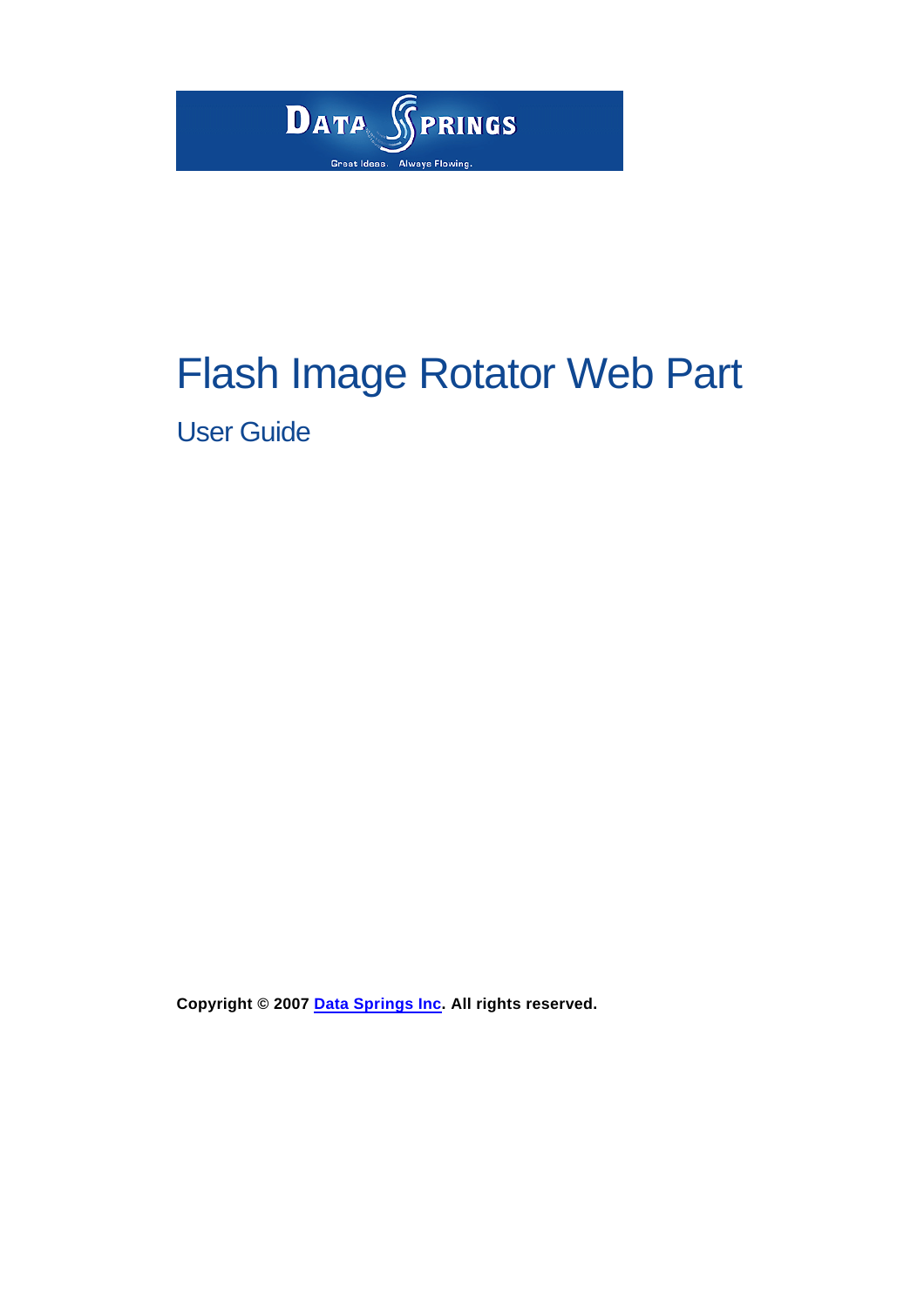#### **Table of contents:**

| 2 |     |  |
|---|-----|--|
|   | 21  |  |
|   |     |  |
| 3 |     |  |
| 4 |     |  |
|   | 4.1 |  |
|   | 4.2 |  |
|   | 4.3 |  |
|   |     |  |
|   |     |  |
|   |     |  |
|   |     |  |
|   |     |  |
| 5 |     |  |
|   | 5.1 |  |
|   |     |  |

## **List of figures:**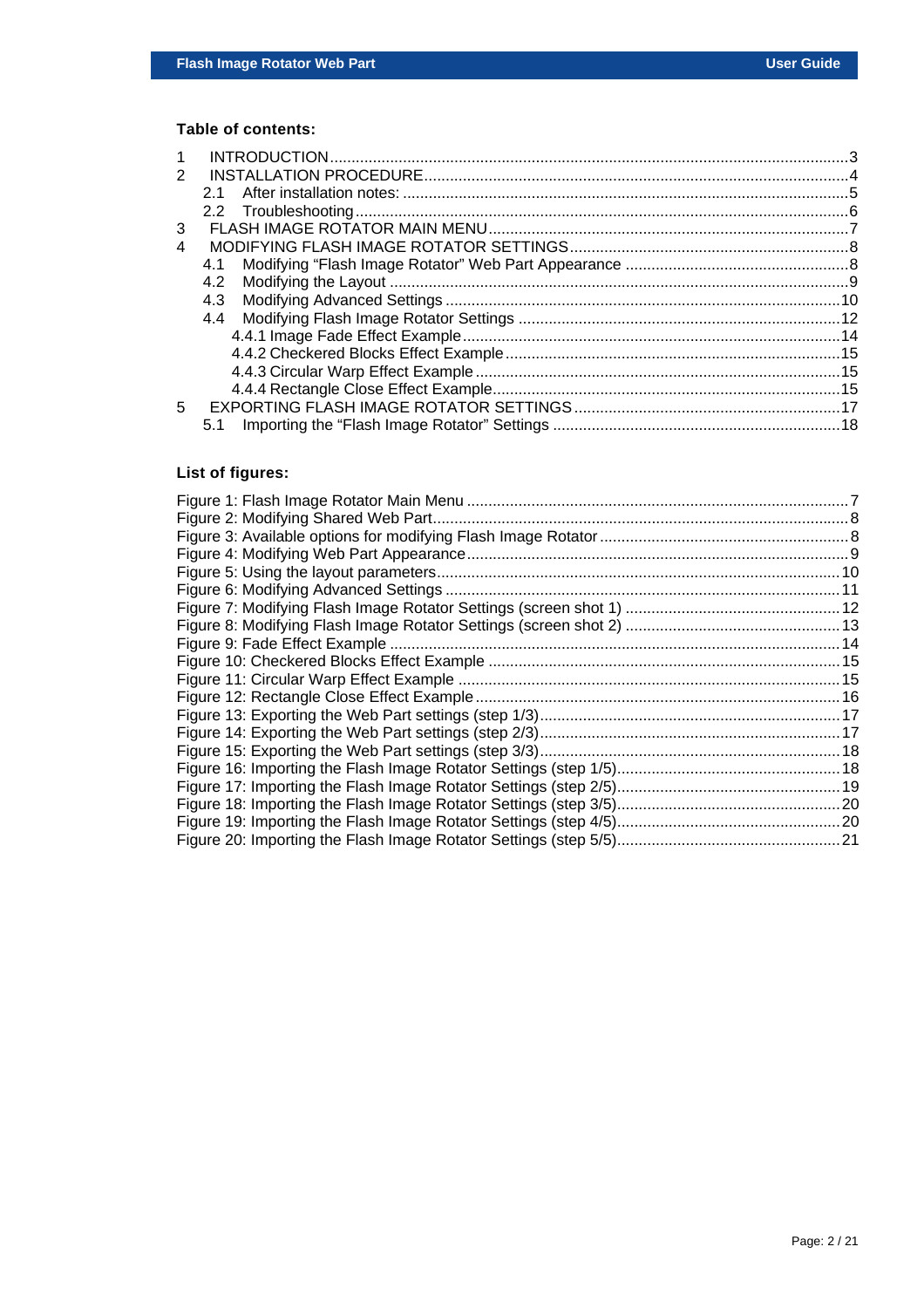## <span id="page-2-0"></span>**1 INTRODUCTION**

This document is a detailed guide for using the "Flash Image Rotator" module. Each of the tasks available are described in the appropriate sections of this document.

#### **Module Features**

- Display and rotate images in sequential or random order
- Select a fade in /out time between images
- Select a rotation time between images
- Set the width / height for the image set. If your images are larger, the module will automatically crop your images to fit!
- Display the images in a loop, or just leave the last image as the final image displayed
- Optionally select your module to display in High, Medium, or Low quality
- Add as many images as you would like, and also add as many FLASH IMAGE modules as you would like to your site
- Set the background color for the flash object

**Note:** this manual assumes prior experience with Sharepoint Portal 2007.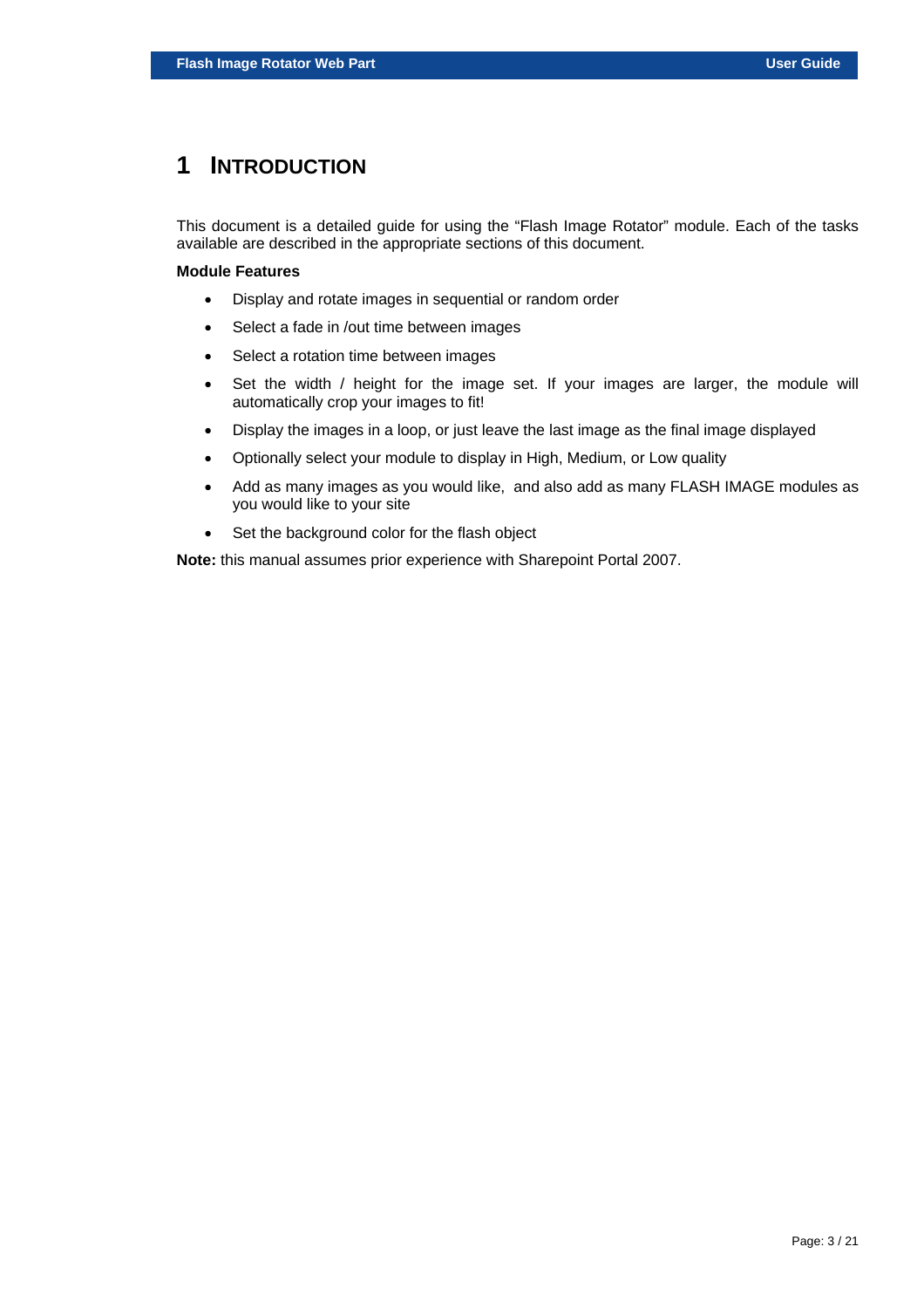## <span id="page-3-0"></span>**2 INSTALLATION PROCEDURE**

**Note**: this section of the document will outline simple steps for installing the "Flash Image Rotator" web part. You can find full instructions for installing a Sharepoint 2007 Web Part at the following address:

[http://www.datasprings.com/Resources/ArticlesInformation/Sharepoint2007CustomWebParts/tabid/](http://www.datasprings.com/Resources/ArticlesInformation/Sharepoint2007CustomWebParts/tabid/775/Default.aspx) [775/Default.aspx](http://www.datasprings.com/Resources/ArticlesInformation/Sharepoint2007CustomWebParts/tabid/775/Default.aspx)

- 1. Download and unzip the installation file to a directory (in our example c:\mossdeploy) One of the files that should have been have been extracted is DataSprings\_FlashImageRotator.wsp
- 2. Execute the following cmd using STSADM.EXE (typically under c:\program files\common files\Microsoft Shared\web server extensions\12\bin\) or, use the shortcut that is provided and also extracted called quickdir.bat

STSADM -o addsolution -filename "c:\mossdeploy\DataSprings\_FlashImageRotator.wsp"



- 3. Navigate to your central administration page
	- a. Click on Operations
	- b. Click on Solution Management (last link under the section Global Configuration)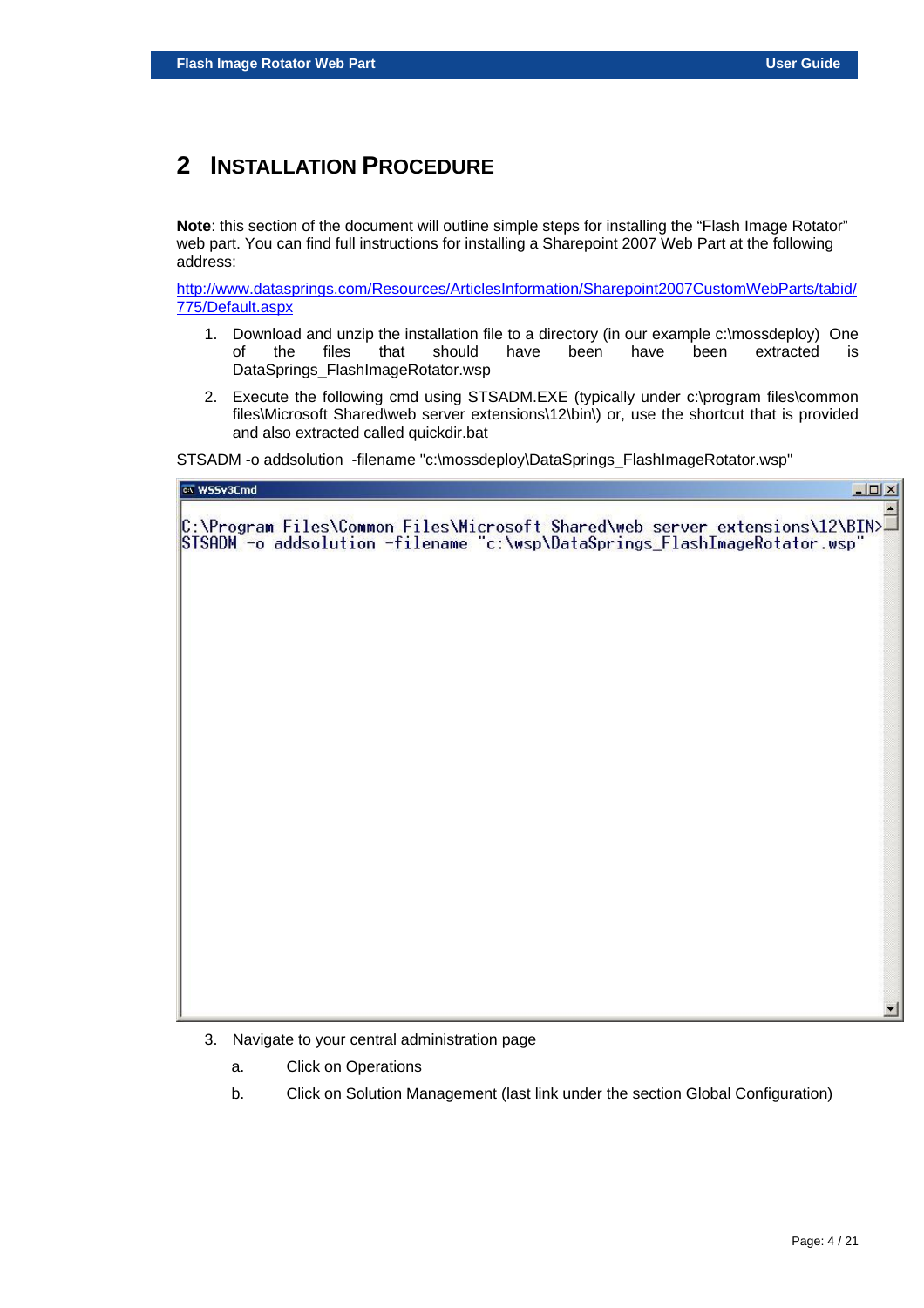| <b>Server Farm</b><br><b>Configuration</b><br><b>Not Complete</b><br>See administrator task list<br>for more information<br>View All Site Content | Central Administration > Operations<br><b>Operations</b><br><b>Topology and Services</b> | This page contains links to pages that help you manage your server or server farm, such as changing the server fa<br>specifying which services are running on each server, and changing settings that affect multiple servers or applicat<br><b>Global Configuration</b> |
|---------------------------------------------------------------------------------------------------------------------------------------------------|------------------------------------------------------------------------------------------|--------------------------------------------------------------------------------------------------------------------------------------------------------------------------------------------------------------------------------------------------------------------------|
|                                                                                                                                                   |                                                                                          |                                                                                                                                                                                                                                                                          |
|                                                                                                                                                   |                                                                                          |                                                                                                                                                                                                                                                                          |
|                                                                                                                                                   | <b>B</b> Servers in farm                                                                 | Timer job status                                                                                                                                                                                                                                                         |
|                                                                                                                                                   | ■ Services on server                                                                     | Timer job definitions                                                                                                                                                                                                                                                    |
| Central<br><b>Administration</b>                                                                                                                  | □ Outgoing e-mail settings<br>Incoming e-mail settings                                   | Master site directory settings<br>Site directory links scan                                                                                                                                                                                                              |
| • Operations<br>Application                                                                                                                       | Approve/reject distribution groups                                                       | Alternate access mappings<br>□ Quiesce farm                                                                                                                                                                                                                              |
| Management                                                                                                                                        | <b>Security Configuration</b>                                                            | <sup>II</sup> Manage farm features                                                                                                                                                                                                                                       |
| <b>Shared Services</b><br><b>Administration</b><br>SSD01                                                                                          | Service accounts<br>■ Information Rights Management                                      | □ Solution management                                                                                                                                                                                                                                                    |

#### c. Click on DataSprings\_FlashImageRotator.wsp

d. Click on deploy (select now or a date and time along with what site(s) you would like to deploy the web part to)

| <b>Central Administration</b>                                                                              |                                                                                                                                                                                                                  |                                                                                                                    |
|------------------------------------------------------------------------------------------------------------|------------------------------------------------------------------------------------------------------------------------------------------------------------------------------------------------------------------|--------------------------------------------------------------------------------------------------------------------|
| <b>Operations</b><br>Home                                                                                  | Application Management                                                                                                                                                                                           | Site                                                                                                               |
| <b>Server Farm</b><br><b>Configuration</b>                                                                 | <b>Deploy Solution</b><br>Use this page to deploy the solution.                                                                                                                                                  | Central Administration > Operations > Solution Management > Solution Properties > Deploy Solution                  |
| <b>Not Complete</b><br>See administrator task list<br>for more information<br><b>View All Site Content</b> | Solution Information<br>Information on the solution you have chosen to<br>deploy.                                                                                                                                | datasprings flashimagerotator.wsp<br>Name:<br>Locale:<br>Deployed To:<br>http://intranet/<br>Deployment Status:    |
| Central<br><b>Administration</b><br>• Operations<br>Application<br>Management                              | Deploy When?<br>A timer job is created to deploy this solution. Please<br>specify the time at which you want this solution to<br>be deployed.                                                                    | Choose when to deploy the solution:<br><b>C</b> Now<br>C At a specified time:<br>$ 00 \rangle$<br>6/3/2007<br>3 PM |
| <b>Shared Services</b><br><b>Administration</b><br>SSP01<br><sup>o</sup> Recycle Bin                       | Deploy To?<br>The solution contains Web application scoped<br>resources and should be deployed to specific Web<br>applications. Please choose the Web application<br>where you want the solution to be deployed. | Choose a Web application to deploy this solution:<br>http://ssp01/<br>Web application to deploy to                 |

Your web part should now be available to be added to your Sharepoint portal. Make sure to create a document or picture library which contains JPG images only.

#### <span id="page-4-0"></span>**2.1 After installation notes**

**Important**: Do not add the FlashImageRotator.dll to the GAC. The web part renders files located in the wpresources directory and this directory is different if the DLL is added to the GAC.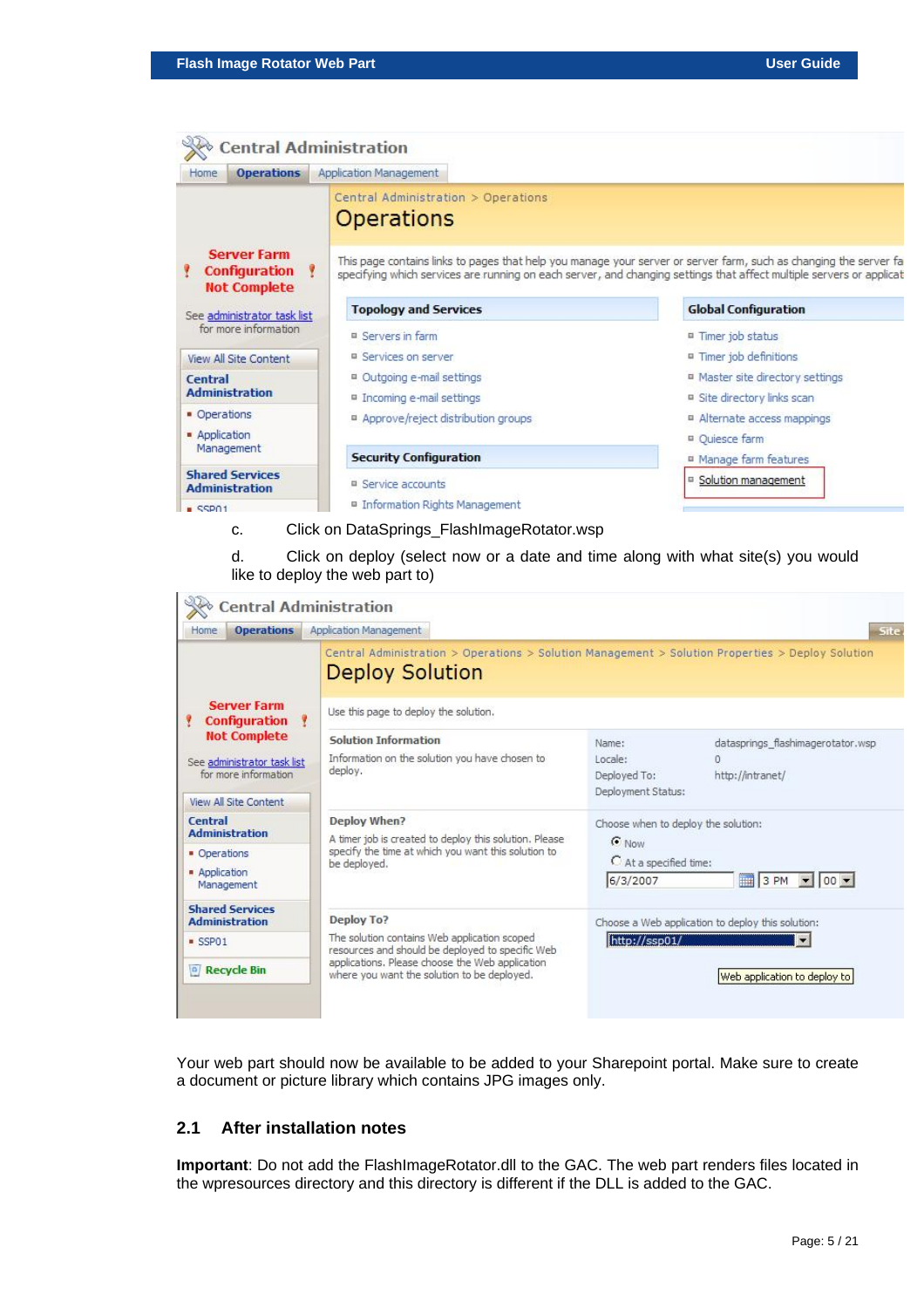## <span id="page-5-0"></span>**2.2 Troubleshooting**

If you run into any issues, please add to the querystring that the web part is on &Debug=True. Please provide this information to our support staff.

When editing and saving the configuration changes for Flash Image Rotator make sure that you are in 'Page Edit Mode'.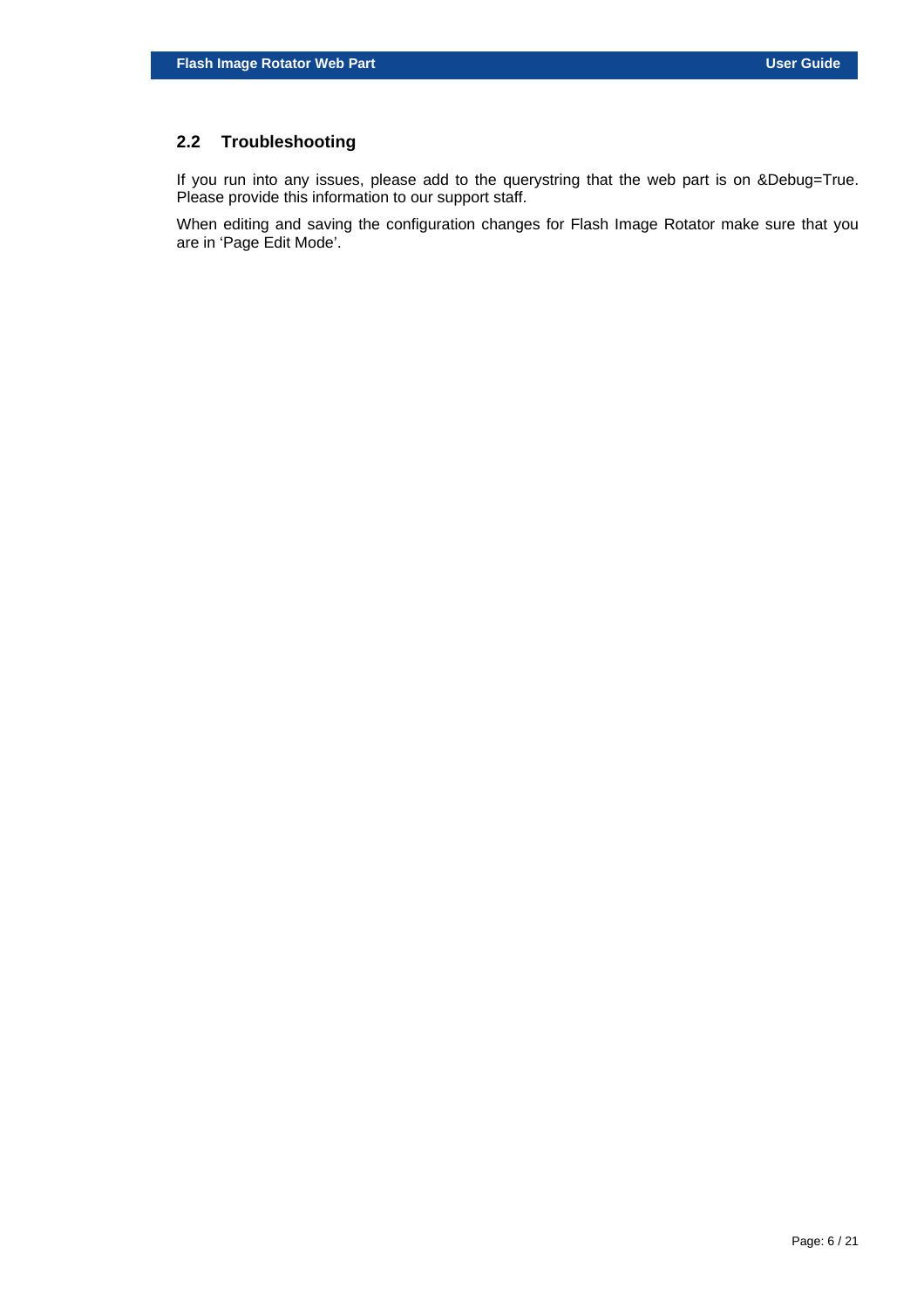## <span id="page-6-0"></span>**3 FLASH IMAGE ROTATOR MAIN MENU**

In order to access the "Flash Image Rotator" web part main menu, click on the arrow symbol next to the "Flash Image Rotator" label.



<span id="page-6-1"></span>Figure 1: Flash Image Rotator Main Menu

The following options are available inside the main menu:

- **Minimize** click on this option if you want to minimize the web part
- **Close** option for removing the Web Part from the page (**note:** this will also reset all changes made to the Web Part)
- **Modify Shared Web Part** option for modifying the Flash Image Rotator settings (see section [4.1\)](#page-7-1)
- **Export** option for exporting web part configuration and settings (see section [5\)](#page-16-0)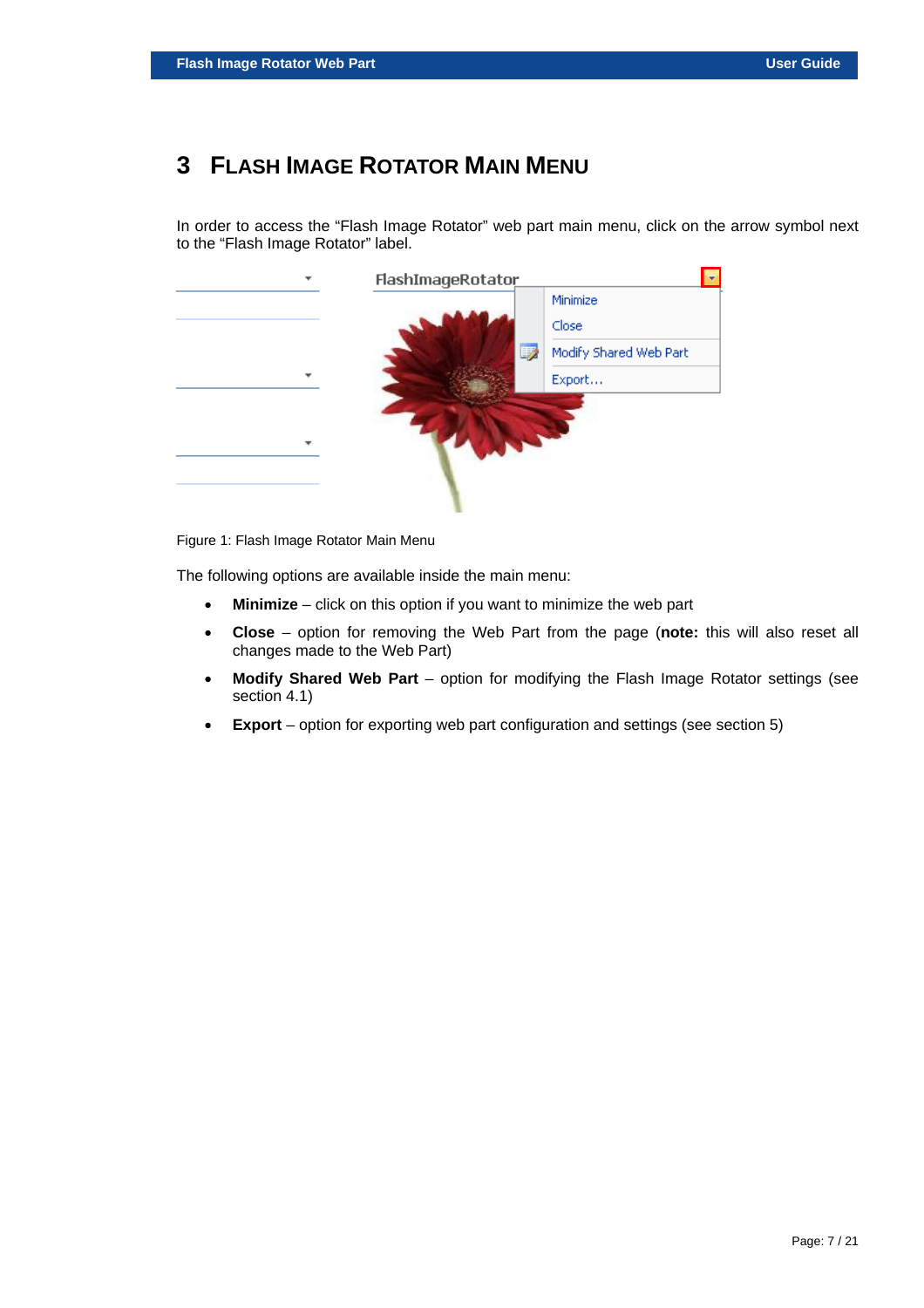## <span id="page-7-0"></span>**4 MODIFYING FLASH IMAGE ROTATOR SETTINGS**

In order to start modifying the Flash Image Rotator settings, choose "Modify Shared Web Part" option from the main menu.

<span id="page-7-2"></span>

Figure 2: Modifying Shared Web Part

The following screen will be displayed.

<span id="page-7-3"></span>

| introl, and more.          | FlashImageRotator<br>◁                       |
|----------------------------|----------------------------------------------|
| Right                      | $\pm$<br>Appearance                          |
| dd a Web Part              | $\pm$<br>Layout                              |
|                            | $\left  + \right $<br>Advanced               |
| $\mathbf x$<br>edit *<br>٠ | $\pm$<br><b>Flash Image Rotator Settings</b> |
|                            |                                              |

Figure 3: Available options for modifying Flash Image Rotator

The following options are available inside this screen:

- **Appearance** see section [4.1](#page-7-1)
- **Layout** see section [4.2](#page-8-0)
- **Advanced** see section [4.3](#page-9-0)
- **Flash Image Rotator Settings** see section [4.4](#page-11-0)

#### <span id="page-7-1"></span>**4.1 Modifying "Flash Image Rotator" Web Part Appearance**

In order to start modifying the "Flash Image Rotator" web part appearance, choose option "Modify Shared Web Part" from the main menu and click on the "+" symbol next to the "Appearance" label.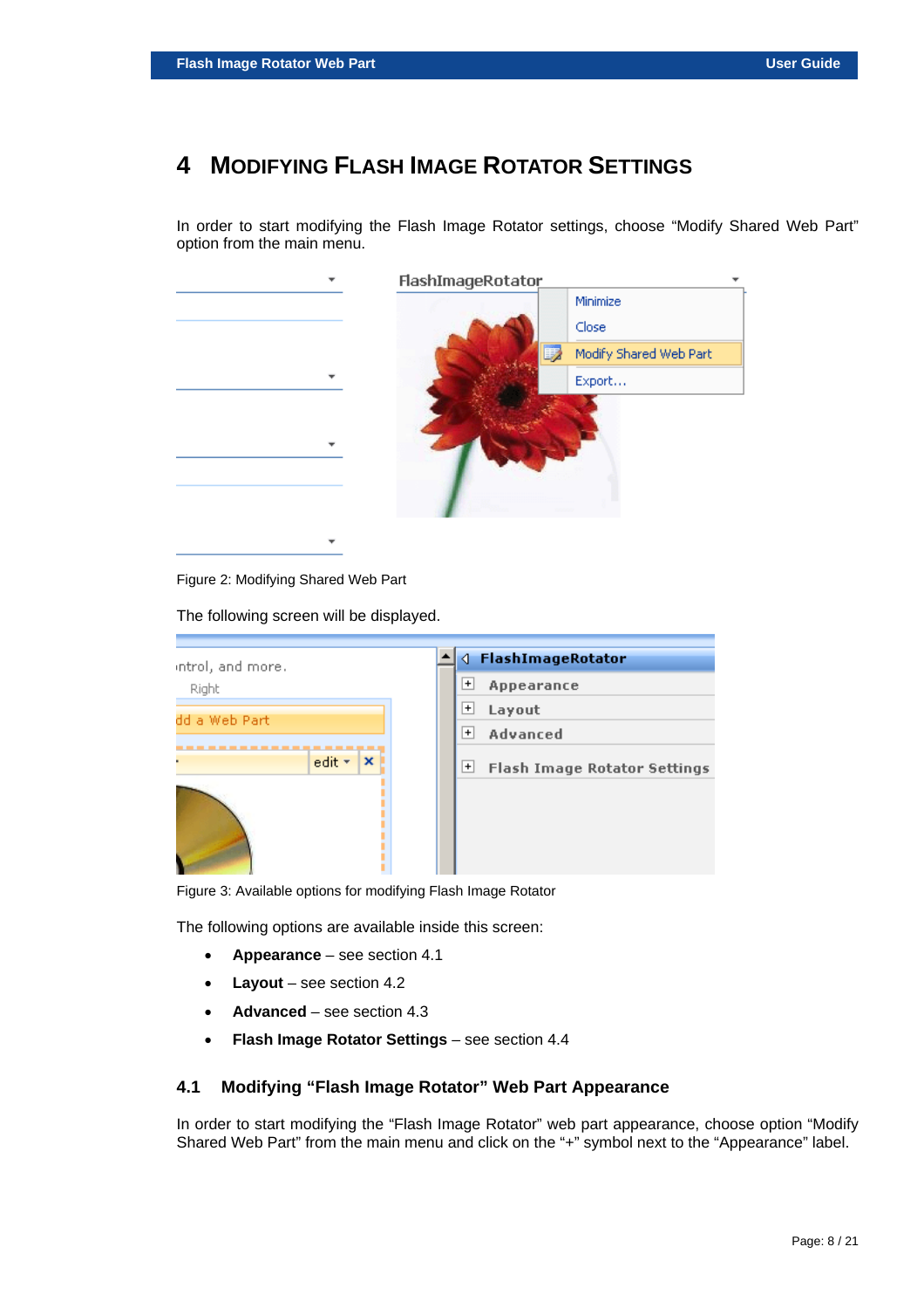| control, and more.           | FlashImageRotator<br>∢                |
|------------------------------|---------------------------------------|
| Right                        | Ξ<br>Appearance                       |
| Add a Web Part               | Title                                 |
|                              | FlashImageRotator                     |
| edit *<br>$\mathbf{X}$<br>١r | Height                                |
|                              | Should the Web Part have a fixed heig |
|                              | Pixels<br>$\bigcirc$ Yes              |
|                              | O No. Adjust height to fit zone.      |
|                              | Width                                 |
|                              | Should the Web Part have a fixed widt |
|                              | $\bigcirc$ Yes<br>Pixels              |
|                              |                                       |
|                              | O No. Adjust width to fit zone.       |
|                              | Chrome State                          |
|                              | C Minimized                           |
|                              | ⊙ Normal                              |
|                              |                                       |
|                              | Chrome Type                           |
| ----------------             | Default                               |

<span id="page-8-1"></span>Figure 4: Modifying Web Part Appearance

The following parameters are available inside this screen:

- **Title** input field for setting the web part title
- **Height** option for setting the web part height; choose one of the following:
	- o **Yes** select this radio button if you want to set a fixed height for the web part and then enter the desired value and choose the desired category (**e.g.** Pixels or Centimeters)
	- o **No. Adjust width to fit zone** select this radio button if you do not wish to set the fixed height but adjust the height to fit the zone
- **Width** option for setting the web part width; choose one of the following:
	- o **Yes** select this radio button if you want to set a fixed width for the web part and then enter the desired value and choose the desired category (**e.g.** Pixels or Centimeters)
	- o **No. Adjust width to fit zone** select this radio button if you do not wish to set the fixed width but adjust the height to fit the zone

After setting the desired parameters, click on the "OK" button in order to save the changes.

#### <span id="page-8-0"></span>**4.2 Modifying the Layout**

In order to start modifying the "Flash Image Rotator" web part layout, choose option "Modify Shared Web Part" from the main menu and click on the "+" symbol next to the "Layout" label.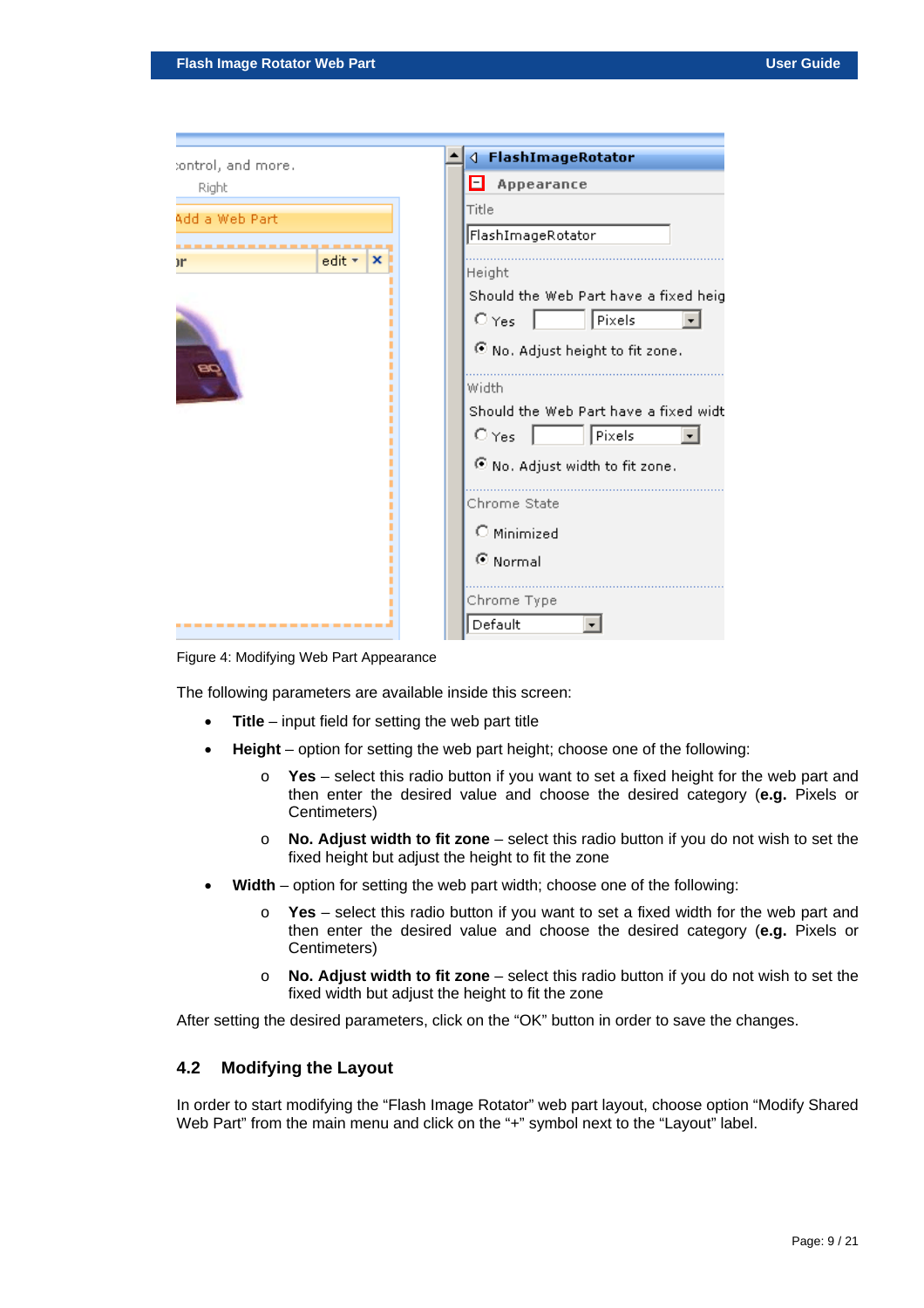| control, and more. |             | <b>√ FlashImageRotator</b>                 |
|--------------------|-------------|--------------------------------------------|
| Right              |             | $+$<br>Appearance                          |
|                    |             | Θ<br>Layout                                |
| Add a Web Part     |             |                                            |
|                    |             | Hidden                                     |
| :or                | edit *<br>× | Direction                                  |
|                    |             | None                                       |
|                    |             |                                            |
|                    |             | Zone                                       |
|                    |             | Right $\Box$                               |
|                    |             |                                            |
|                    |             | Zone Index                                 |
|                    |             |                                            |
|                    |             | 0                                          |
|                    |             | Advanced<br>$+$                            |
|                    |             |                                            |
|                    |             | $+$<br><b>Flash Image Rotator Settings</b> |
|                    |             |                                            |
|                    |             |                                            |

<span id="page-9-1"></span>Figure 5: Using the layout parameters

The following parameters are available inside this screen:

- **Hidden** select this checkbox if you wish to hide the Web Part
- **Direction** select the desired direction from this pull down menu:
	- o Left to Right
	- o Right to Left
- **Zone** select the desired zone orientation i.e. the location of the web part within the page
- **Zone Index** enter the desired Zone Index value i.e. the value for setting the desired sort order for this web part (the smaller the value the closer to the top will the web part be placed)

#### <span id="page-9-0"></span>**4.3 Modifying Advanced Settings**

In order to start modifying the "Flash Image Rotator" web part advanced settings choose option "Modify Shared Web Part" from the main menu and click on the "+" symbol next to the "Advanced" label.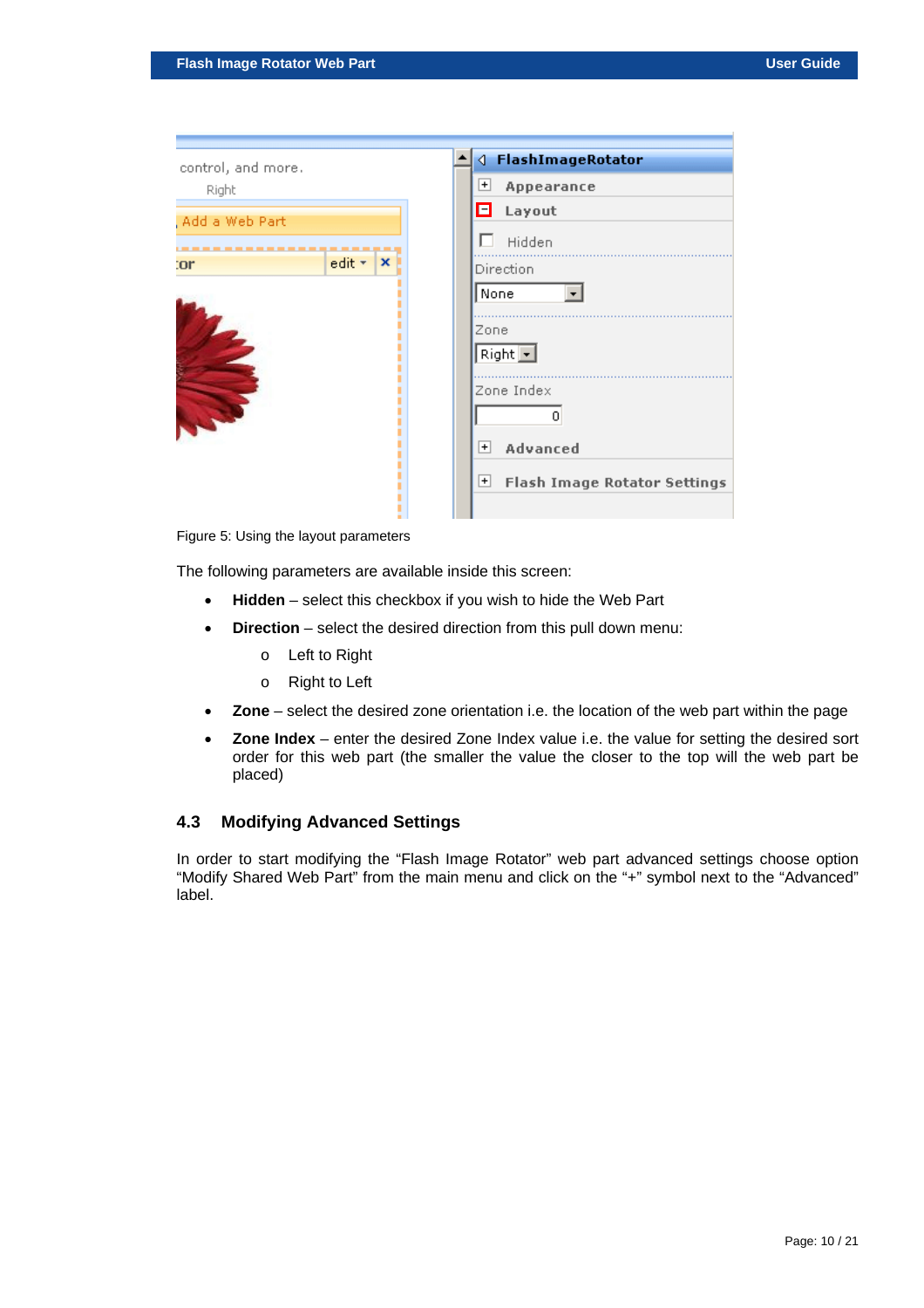<span id="page-10-0"></span>

| <u>ապ,</u> Auu d web Part                     | Advanced<br>Ξ                        |
|-----------------------------------------------|--------------------------------------|
| edit +<br>otator<br>x                         | ⊽<br>Allow Minimize                  |
|                                               | .                                    |
|                                               | 罓<br>Allow Close                     |
|                                               | ⊽<br>Allow Hide<br>.                 |
|                                               | ■ Allow Zone Change                  |
|                                               | $\blacksquare$ Allow Connections     |
|                                               | ■ Allow Editing in Personal View     |
|                                               | Export Mode                          |
|                                               | Export all data                      |
|                                               | <b>Title URL</b>                     |
|                                               |                                      |
|                                               |                                      |
|                                               | Description                          |
|                                               |                                      |
| or Web Part<br>edit *<br>$\mathbf{x}$         | Help URL                             |
|                                               | $\cdots$                             |
| t, open the tool pane and then click<br>itor. |                                      |
|                                               | Help Mode                            |
|                                               | Modeless $\boxed{\bullet}$           |
| edit *<br>×                                   | Catalog Icon Image URL               |
|                                               |                                      |
|                                               | Title Icon Image URL                 |
| <b>ficrosoft</b><br>Windows                   |                                      |
| <b>SharePoint Services</b>                    |                                      |
|                                               | Import Error Message                 |
| edit +<br>×                                   | $\Gamma$ annot import this Web Part. |
|                                               | OK.<br>Cancel<br>Apply               |

Figure 6: Modifying Advanced Settings

The following parameters are available inside this screen:

- **Allow Minimize** select this checkbox if you wish to allow minimizing of the Web Part
- **Allow Close** select this checkbox if you wish to allow closing of the Web Part
- **Allow Hide** select this checkbox if you wish to allow hiding of the Web Part
- **Allow Zone Change** select this checkbox if you wish to allow zone change for the Web Part
- **Allow Connections** select this checkbox if you wish to allow Web Part connections
- **Allow Editing in Personal View** select this checkbox if you wish to allow editing in personal view
- **Export Mode** use the desired export mode from this pull down menu
	- o **Do not allow** choose this option if you wish to disallow the export to the users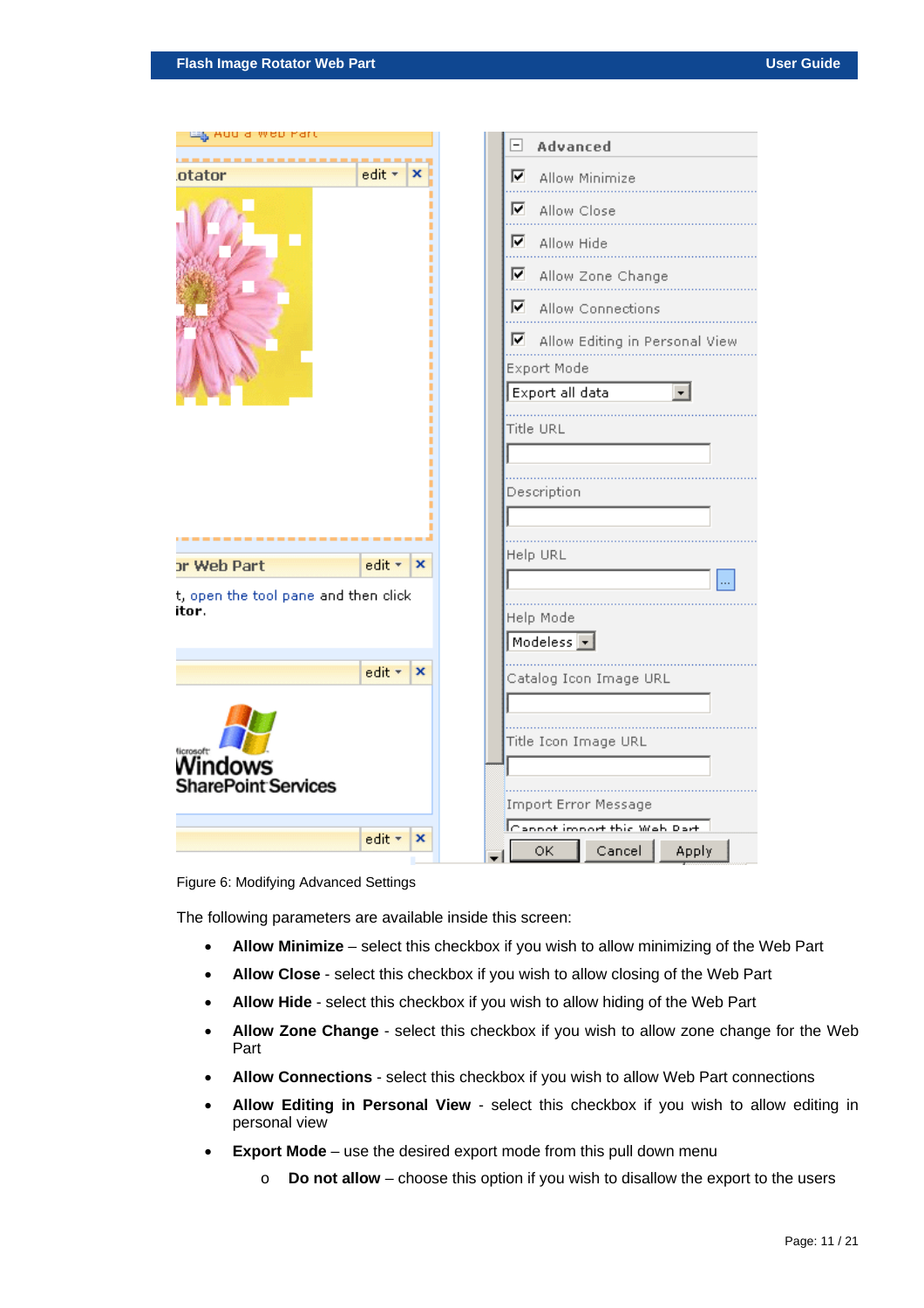- o **Non-sensitive data only** choose this option if you wish to allow exporting of the non sensitive data
- o **Export all data** choose this option if you wish to allow the export of all data
- **Title URL** field for entering the title URL
- **Description** field for entering the description
- **Help URL** field for entering the help URL
- **Help Mode** pull down menu for choosing the desired help mode

#### <span id="page-11-0"></span>**4.4 Modifying Flash Image Rotator Settings**

In order to start modifying the "Flash Image Rotator Settings", choose option "Modify Shared Web Part"" from the main menu and click on the "+" symbol next to the "Flash Image Rotator Settings" label.

 $\sim$ 

<span id="page-11-1"></span>

| Right          |             | 8<br><b>Flash Image Rotator Settings</b>                                                                                                                                                                                                                                 |
|----------------|-------------|--------------------------------------------------------------------------------------------------------------------------------------------------------------------------------------------------------------------------------------------------------------------------|
| Add a Web Part |             | Select the documents library gallery that<br>contains the jpg images (i.e. /documents<br>or /sites/sitename/documents                                                                                                                                                    |
| tator          | edit +<br>× | /main                                                                                                                                                                                                                                                                    |
|                |             | Select if you would like the images to<br>rotate in a sequential or random order.<br>sequential $\Box$<br>Enter the time you would like each image.<br>to be displayed before rotation.<br>5<br>Fading Speed Per Image<br>5<br>Loop Image Rotations<br>$Yes \rightarrow$ |

Figure 7: Modifying Flash Image Rotator Settings (screen shot 1)

The following parameters are available inside this screen:

- **Select the documents library gallery…** enter the path to the folder which contains the JPG images the Flash Image Rotator will use (**e.g.** "/documents" or "/sites/sitename/images")
- **Select if you would like the images to rotate in a sequential or random order** choose the desired order of appearance for the images from this pull down menu
- **Enter the time you would like each image to be displayed…** enter the amount of time each image will be displayed prior to being replaced with another image; the value is entered in seconds (**e.g.** 5)
- **Fading Speed Per Image**  enter the amount of time (in seconds) for fading the image
- **Loop Image Rotations**  choose "Yes" if you want the images to rotate indefinitely or "No" if you only want to rotate the set of images once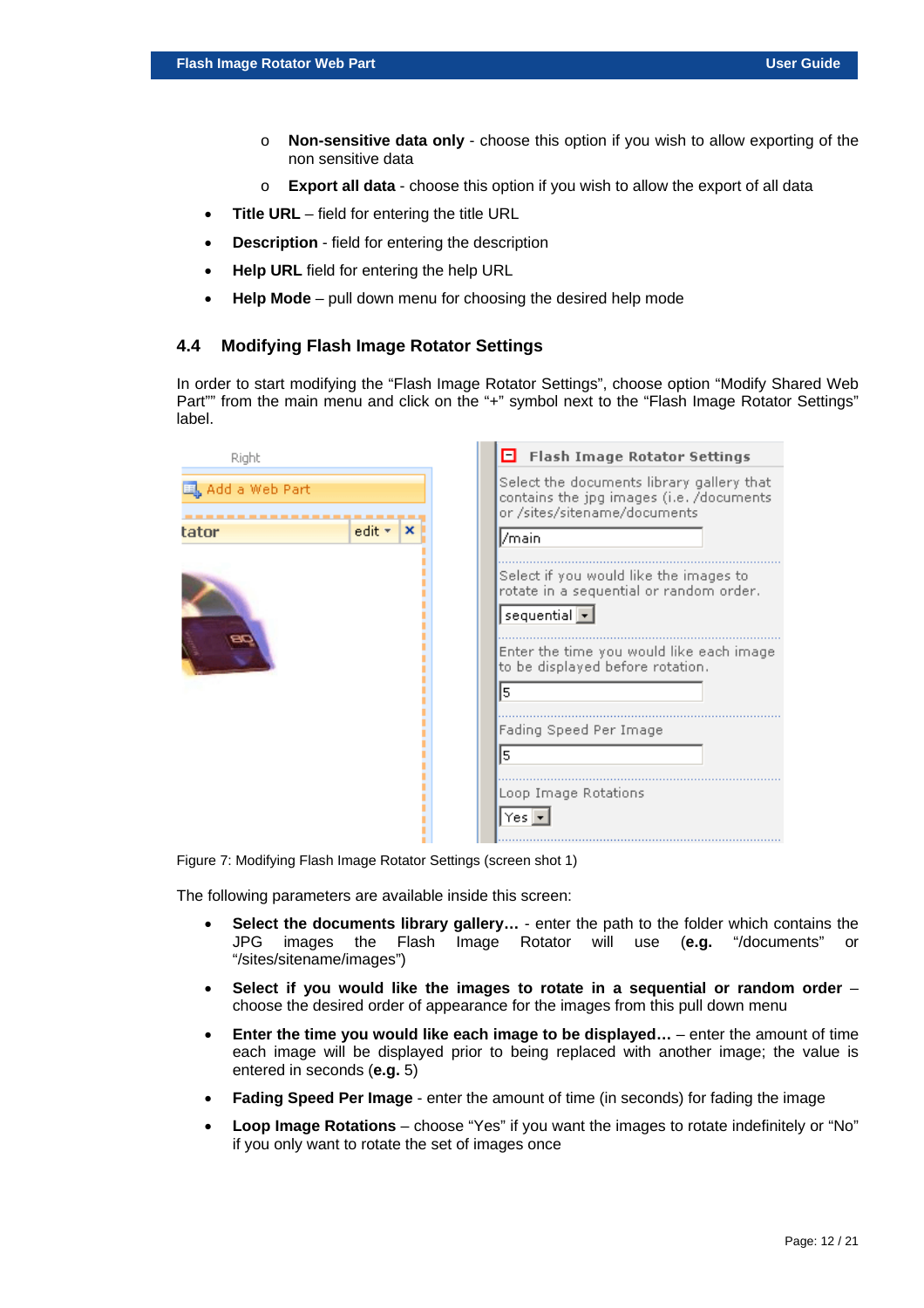<span id="page-12-0"></span>

|                                          |                                  | Object Width<br>300<br>Object Height<br>300<br>$\blacksquare$ Object Transparent<br>Object Quality<br>High<br>Background Color<br>#FFFFFFF |
|------------------------------------------|----------------------------------|--------------------------------------------------------------------------------------------------------------------------------------------|
| <b>Web Part</b>                          | edit $\mathbf{v}$   $\mathbf{x}$ | $\blacksquare$ Pause Rotation on Mouse Hover                                                                                               |
| open the tool pane and then click<br>Dľ. |                                  | Image URL Target<br>$\_blank$ $\boxed{\blacksquare}$<br><b>Effects Order</b>                                                               |
|                                          | edit *<br>$\mathbf x$            | random $\boxed{\bullet}$                                                                                                                   |
| <b>Tindows</b><br>harePoint Services     |                                  | ■ Image Fade Effect<br>Checkered Blocks Effect<br>罓<br>⊽<br>Circular Warp Effect<br>⊽<br>Rectangle Close Effect                            |
|                                          | edit +<br>×                      | Cancel<br>ОK<br>Apply                                                                                                                      |

Figure 8: Modifying Flash Image Rotator Settings (screen shot 2)

The following parameters are available inside this screen:

- **Object Width** field for setting the desired **width** of the flash object containing the images (**e.g.** 300 pixels)
- **Object Height** field for setting the desired **height** of the flash object containing the images (**e.g.** 300 pixels)
	- o **Note**: you should adjust the dimensions of images according to the flash object width and height in order to avoid image distortion
- **Object Transparent** select this option if you wish to make the object transparent
- **Object Quality** pull down menu for choosing the desired quality of flash object between the following options:
	- o High
	- o Medium
	- o Low
	- o **Note:** the higher the quality, the more time it will take for flash object to be loaded in end user's browser
- **Background Color** field for defining background color of the flash object; the colors are defined as hexadecimal values (**e.g.** #ffffff)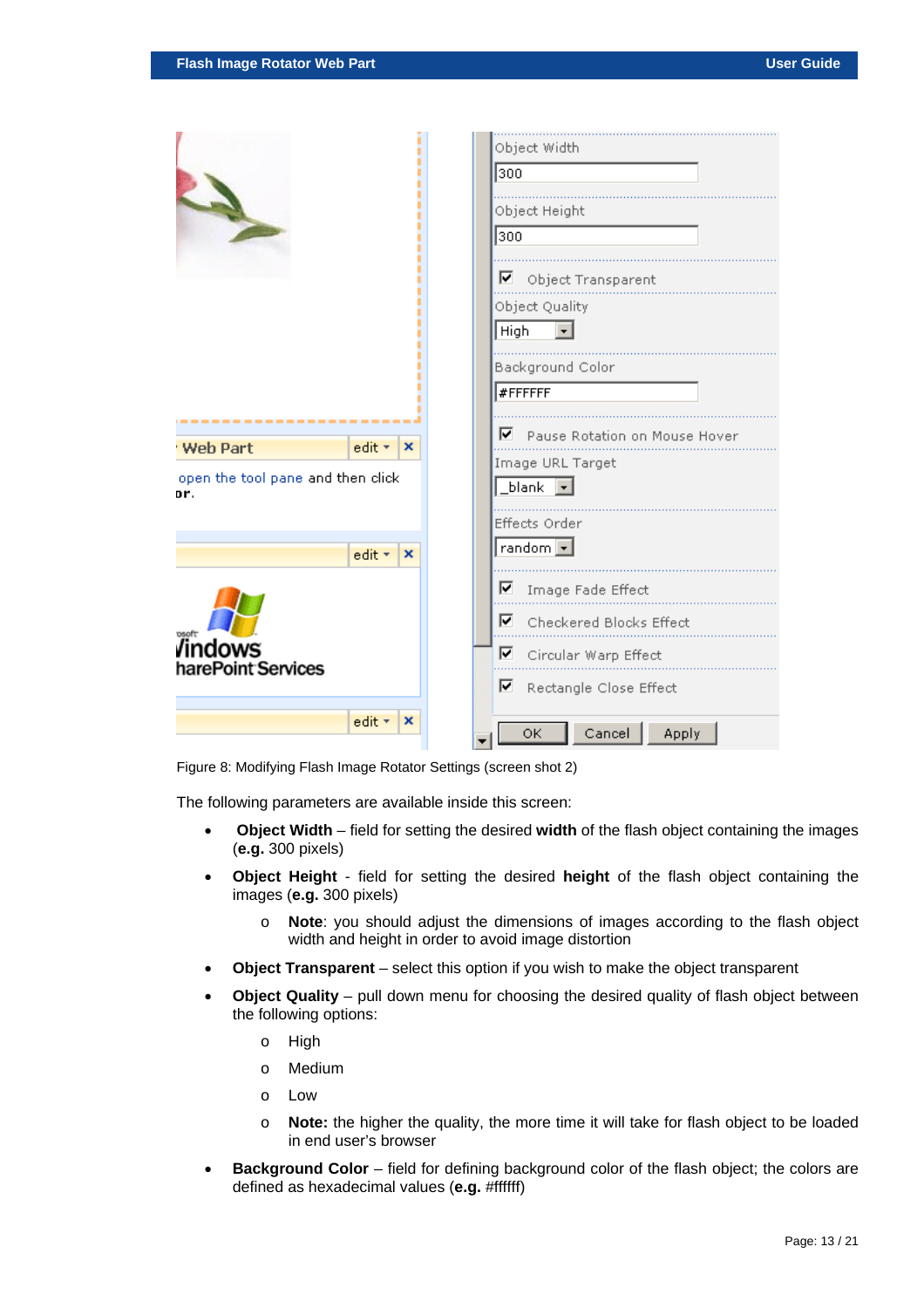- o **Note**: see [http://www.w3schools.com/html/html\\_colors.asp](http://www.w3schools.com/html/html_colors.asp) for further information about the color codes
- **Pause Rotations on Mouse Hover** choose "yes" to enable the users to pause the rotations and keep on one image when they place the mouse over that image; choose "no" to disable this option
- **Image URL Target** the following options are available if you choose to set an URL the use will visit if they click on the image
	- o **\_Self (Same Page)** once the user clicks on the image, he will be redirected to the URL in the same browser window
	- o **\_Blank (New Page)** once the user clicks on the image, he will be redirected to the URL in a new browser window (i.e. popup window)
	- o **\_Parent (Parent Page)** once the user clicks on the image, he will be redirected to the URL in the parent browser window
- **Effects Type** pull down menu for choosing the desired method of applying effects
	- o **Random** effects will be used randomly (the transitions between images)
	- **Linear** effects will be used in the predefined order and always in the same way
- **Image Effects** choose the desired effects that will be applied to images i.e. transitions between images
	- **Note:** at least one effect should be applied
	- o **Image Fade Effect** choose this effect to have the images fade out and into a new image (see section [4.4.1\)](#page-13-0)
	- o **Checkered Blocks Effect** choose this effect to have checkered blocks displayed as a transition between images (see section [4.4.2\)](#page-14-0)
	- o **Circular Warp Effect** choose this effect to have a circular warp displayed as a transition between images (see section [4.4.3\)](#page-14-1)
	- o **Rectangle Close Effect** choose this effect to have a rectangle effect transition between the images (see section [4.4.4\)](#page-14-2)

#### <span id="page-13-0"></span>4.4.1 Image Fade Effect Example

The following screenshot demonstrates the "Image Fade" effect.

<span id="page-13-1"></span>FlashImageRotator



Figure 9: Fade Effect Example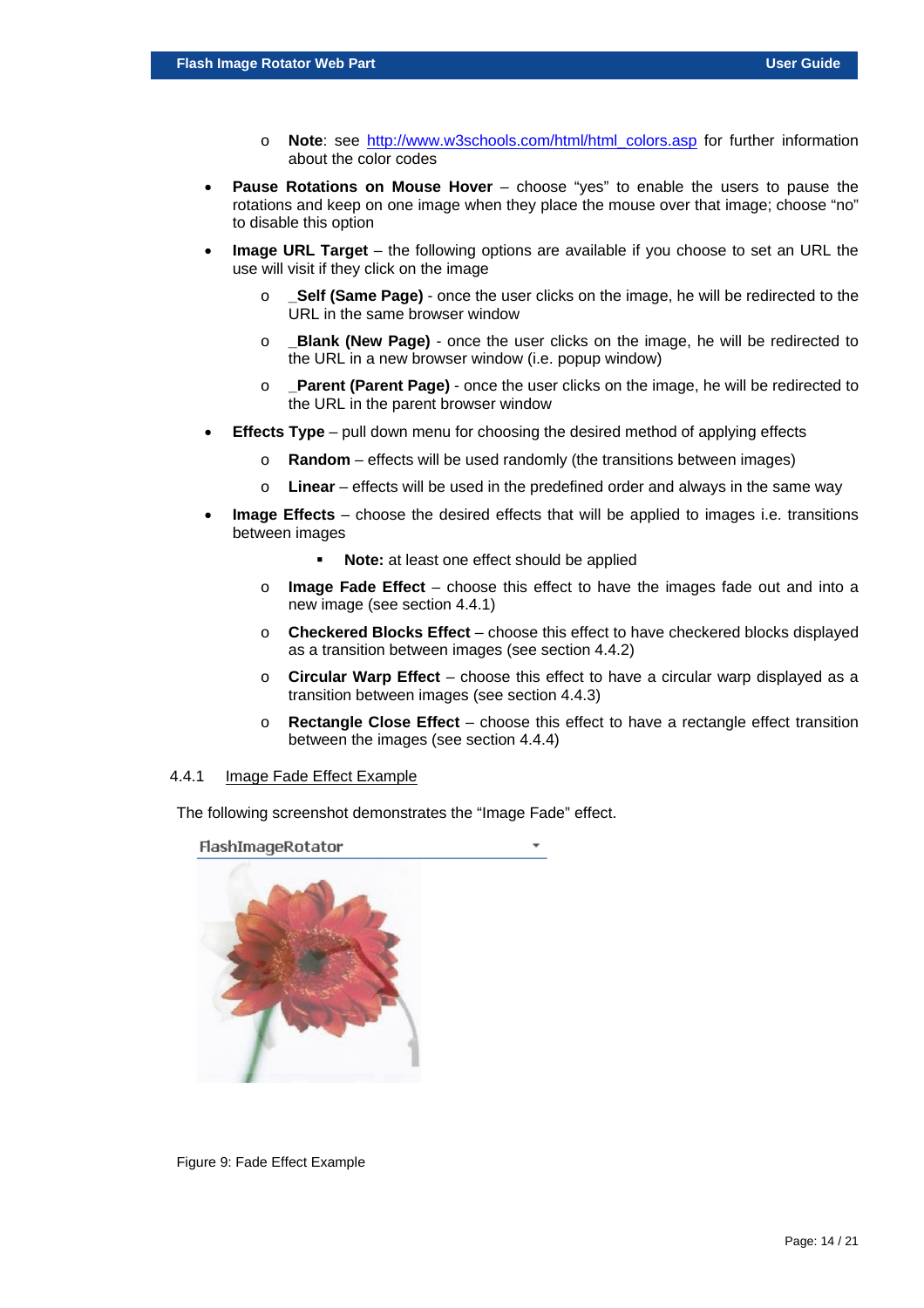#### <span id="page-14-0"></span>4.4.2 Checkered Blocks Effect Example

The following screenshot demonstrates the "Checkered Blocks" effect.

÷

<span id="page-14-3"></span>

Figure 10: Checkered Blocks Effect Example

#### <span id="page-14-1"></span>4.4.3 Circular Warp Effect Example

The following screenshot demonstrates the "Circular Warp" effect.

<span id="page-14-4"></span>

Figure 11: Circular Warp Effect Example

#### <span id="page-14-2"></span>4.4.4 Rectangle Close Effect Example

The following screenshot demonstrates the "Rectangle Close" effect.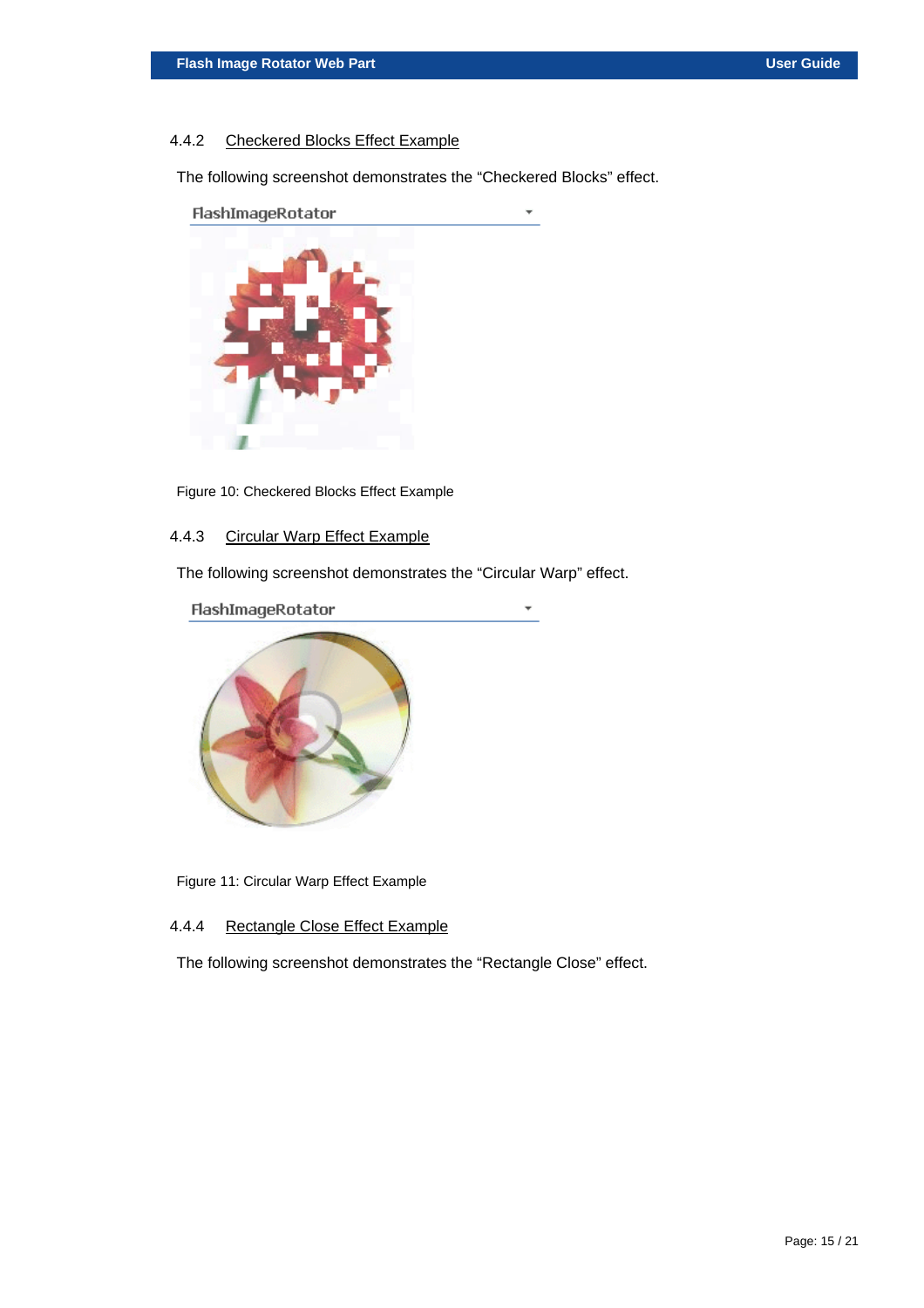<span id="page-15-0"></span>FlashImageRotator



 $\overline{\phantom{a}}$ 

Figure 12: Rectangle Close Effect Example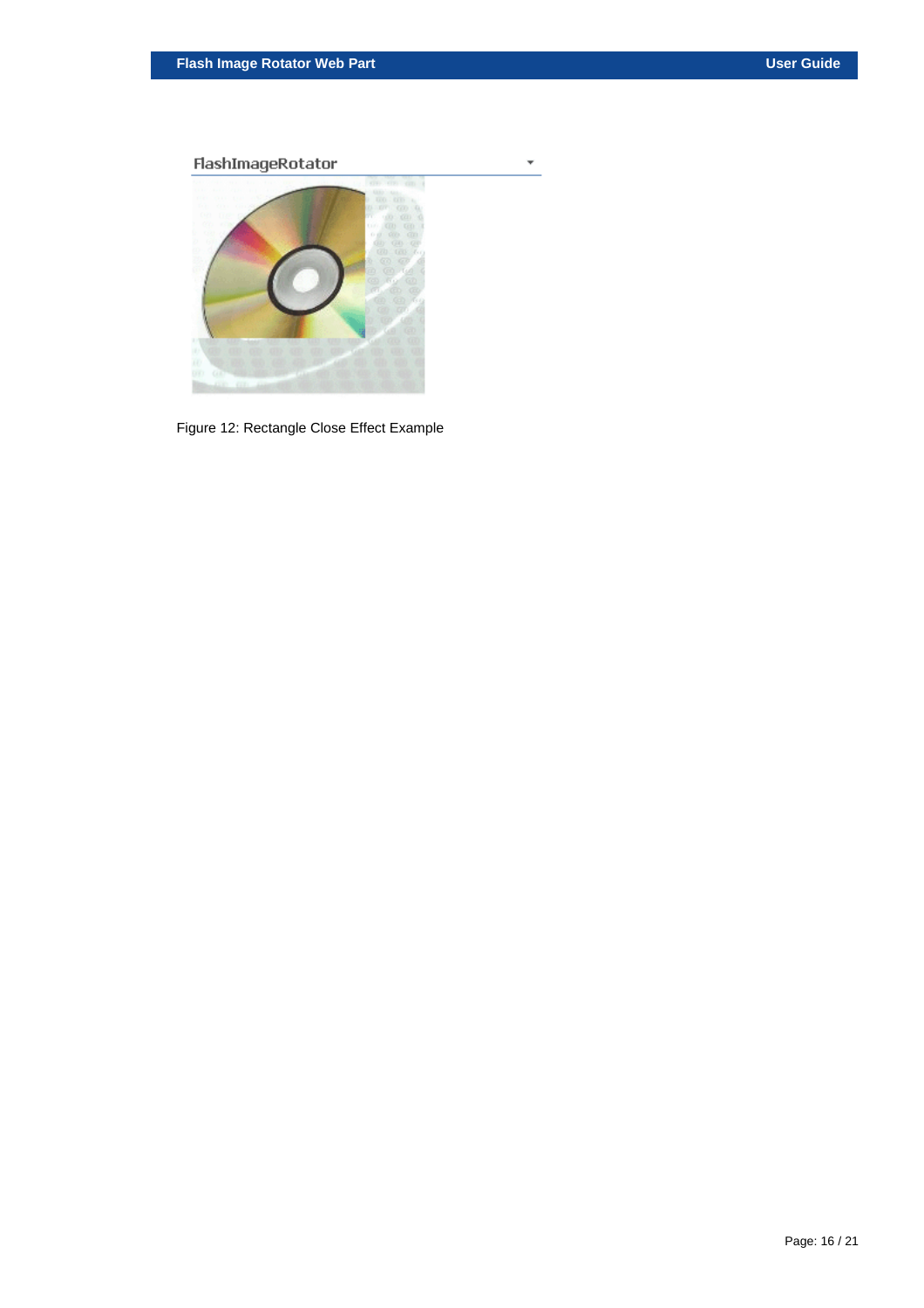# <span id="page-16-0"></span>**5 EXPORTING FLASH IMAGE ROTATOR SETTINGS**

In order to start exporting the "Flash Image Rotator" web part settings, choose option "Export…" from the main menu.

<span id="page-16-1"></span>

Figure 13: Exporting the Web Part settings (step 1/3)

The following screen will be displayed.

| <b>File Download</b> |                                                                                                                                                                           |
|----------------------|---------------------------------------------------------------------------------------------------------------------------------------------------------------------------|
|                      | Do you want to save this file?                                                                                                                                            |
|                      | Name: StockQuote.webpart                                                                                                                                                  |
| 234                  | Type: Unknown File Type, 4.10 KB                                                                                                                                          |
|                      | From: sharepointdemo.datasprings.com                                                                                                                                      |
|                      | Save<br>∃ance                                                                                                                                                             |
|                      | While files from the Internet can be useful, some files can potentially<br>harm your computer. If you do not trust the source, do not save this<br>file. What's the risk? |

<span id="page-16-2"></span>Figure 14: Exporting the Web Part settings (step 2/3)

Click on the "Save" button to choose the file name and location and the following dialog will be displayed.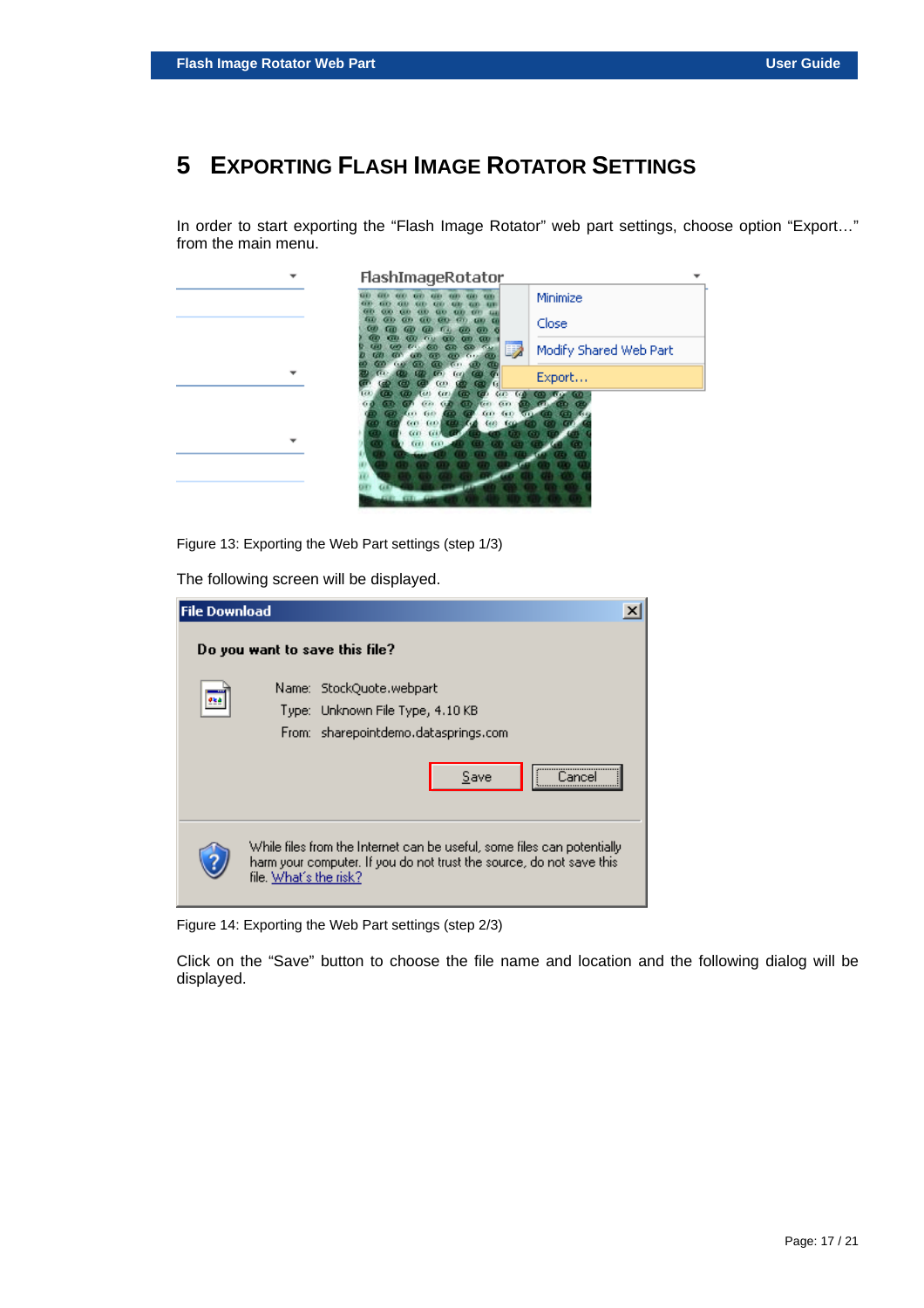| Save As                 |                            |                           |    |                 | 2x      |
|-------------------------|----------------------------|---------------------------|----|-----------------|---------|
|                         | Save in: FlashImageRotator |                           | ▾╎ | $O$ $D$ $D$ $E$ |         |
| My Recent<br>Documents  |                            |                           |    |                 |         |
| Desktop<br>My Documents |                            |                           |    |                 |         |
| My Computer             |                            |                           |    |                 |         |
| My Network              | File name:                 | FlashImageRotator.webpart |    |                 | $S$ ave |
| Places                  | Save as type:              | .webpart Document         |    |                 | Cancel  |

<span id="page-17-1"></span>Figure 15: Exporting the Web Part settings (step 3/3)

Choose the desired location and the name of the exported file and click on the "Save" button in order to complete the export procedure.

#### <span id="page-17-0"></span>**5.1 Importing the "Flash Image Rotator" Settings**

In order to import the Flash Image Rotator settings once you have performed the export (**note:** see previous section), choose option "Edit Page" from the "Site Actions" menu.

<span id="page-17-2"></span>

Change:

**Prev Close:** 

 $0.00(0.00\%)$ 28.09

Figure 16: Importing the Flash Image Rotator Settings (step 1/5)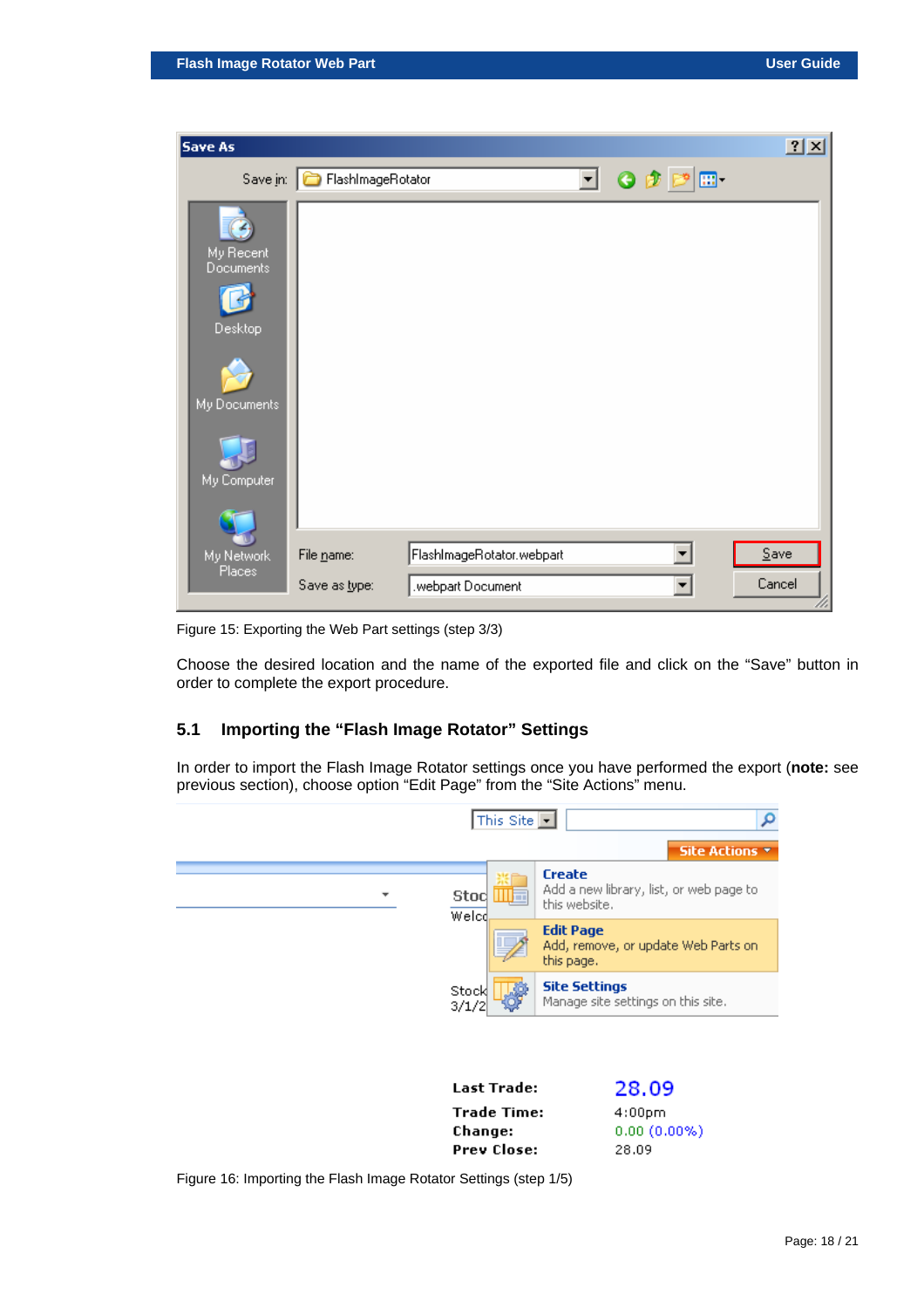After you choose the "Edit Page" option, click on the "Add a web part" within the location on the page where you wish to re-create the content i.e. import the settings and the following screen will be displayed.

|                | Add Web Parts -- Web Page Dialog                                                                                                                                                  | $\vert x \vert$ |
|----------------|-----------------------------------------------------------------------------------------------------------------------------------------------------------------------------------|-----------------|
| Web Parts Demo | Add Web Parts to Right                                                                                                                                                            |                 |
|                |                                                                                                                                                                                   |                 |
| п              | <b>E</b> Content Editor Web Part<br>Use for formatted text, tables, and images.                                                                                                   |                 |
|                | <b>B</b> Form Web Part<br>Use to connect simple form controls to other Web Parts.                                                                                                 |                 |
|                | Image Web Part<br>Use to display pictures and photos.                                                                                                                             |                 |
|                | <b>De</b> Page Viewer Web Part<br>Use to display linked content, such as files, folders, or Web pages. The linked content is isolated from other content<br>on the Web Part Page. |                 |
|                | $\Box$ Random Image<br>Display a random one of a list of images                                                                                                                   |                 |
| п              | <b>Ball Relevant Documents</b><br>Use this webpart to display documents that are relevant to the current user.                                                                    |                 |
|                | <b>&amp;</b> Site Users<br>Use the Site Users Web Part to see a list of the site users and their online status.                                                                   |                 |
|                | StockQuote                                                                                                                                                                        |                 |
|                | <b>M</b> User Tasks<br>Use this webpart to display tasks that are assigned to the current user.                                                                                   |                 |
| п              | 图 XML Web Part<br>Use for XML, and XSL Transformation of the XML.                                                                                                                 |                 |
|                |                                                                                                                                                                                   |                 |
|                | <b>Advanced Web Part gallery and options</b>                                                                                                                                      |                 |
|                | Cancel<br>Add                                                                                                                                                                     |                 |
|                | http://sharepointdemo.datasprings.com/_layouts/webpartgallerypickerpage.aspx?SiteId=8f12cfd @ Internet                                                                            |                 |

<span id="page-18-0"></span>Figure 17: Importing the Flash Image Rotator Settings (step 2/5)

Click on the "Advanced Web Part Gallery and options" at the bottom of the screen and the following screen will be displayed.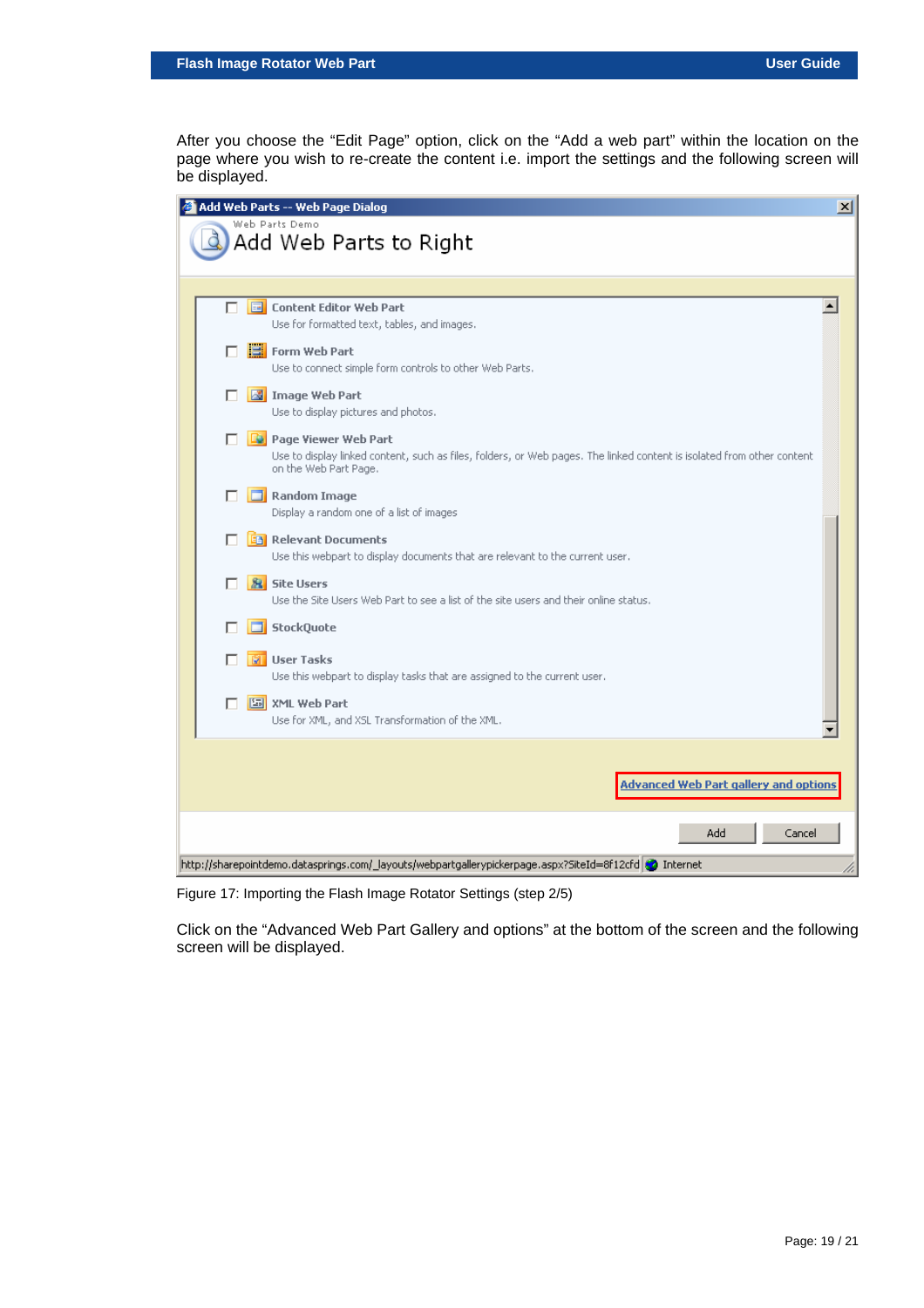| light                   |                                  |  | <b>4</b> Add Web Parts                          | $\mathbf x$     |
|-------------------------|----------------------------------|--|-------------------------------------------------|-----------------|
|                         |                                  |  | <b>Browse</b>                                   | $\blacksquare$  |
| a Web Part              |                                  |  | Select the collection you w.                    | <b>Browse</b>   |
|                         | edit $\mathbf{v}$   $\mathbf{x}$ |  | Closed Web Parts                                | <b>Search</b>   |
| Part Demo               |                                  |  | Web Parts Demo Gallery                          | Import          |
|                         |                                  |  | Server Gallery                                  | (1)             |
| of 3/1/2007             |                                  |  | Web Part List                                   | <b>E</b> Filter |
|                         |                                  |  | Announcements<br>Еś                             |                 |
|                         |                                  |  | Calendar<br><b>HET</b>                          |                 |
| 28.09                   |                                  |  | Content Editor Web Part<br>国                    |                 |
| 4:00 <sub>pm</sub>      |                                  |  | EI<br>Form Web Part                             |                 |
| $0.00(0.00\%)$<br>28.09 |                                  |  | 國<br>Image Web Part<br><b>Contract Contract</b> |                 |

<span id="page-19-0"></span>Figure 18: Importing the Flash Image Rotator Settings (step 3/5)

Click on the arrow next to the "Browse" label in order to open the menu and then choose the "Import" option. The following screen will be displayed.

<span id="page-19-1"></span>

Figure 19: Importing the Flash Image Rotator Settings (step 4/5)

Click on the "Browse" button inside this screen to locate the exported file and then click on the "Upload" button in order upload it. The following screen will be displayed.